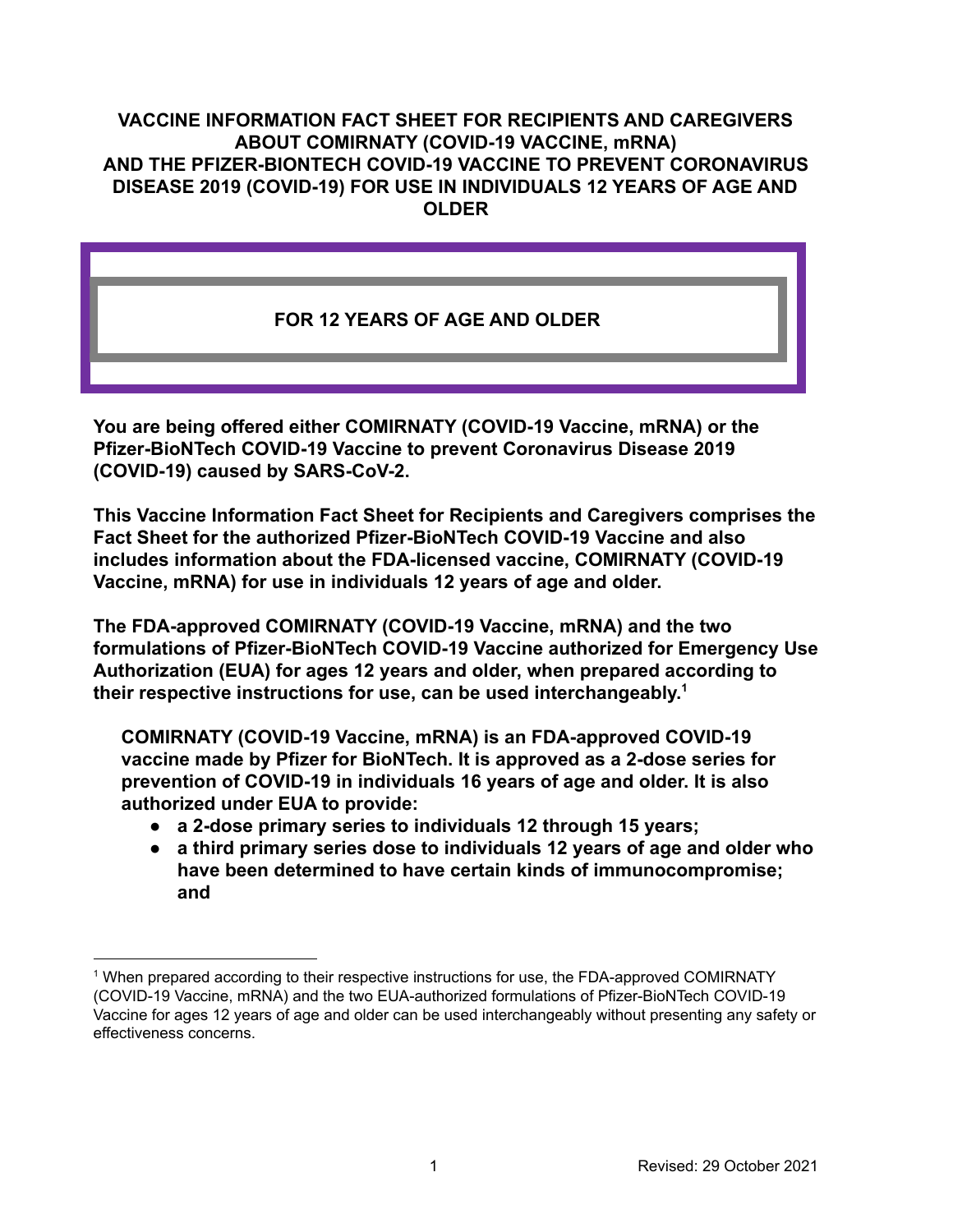- **● a single booster dose to the following individuals who have completed a primary series with Pfizer-BioNTech COVID-19 Vaccine or COMIRNATY:**
	- **o 65 years of age and older**
	- **o 18 through 64 years of age at high risk of severe COVID-19**
	- **o 18 through 64 years of age with frequent institutional or occupational exposure to SARS-CoV-2**
- **● a single booster dose to eligible individuals who have completed primary vaccination with a different authorized COVID-19 vaccine. Booster eligibility and schedule are based on the labeling information of the vaccine used for the primary series.**

**The Pfizer-BioNTech COVID-19 Vaccine has received EUA from FDA to provide:**

- **● a 2-dose primary series to individuals 12 years of age and older;**
- **● a third primary series dose to individuals 12 years of age and older who have been determined to have certain kinds of immunocompromise; and**
- **● a single booster dose to the following individuals who have completed a primary series with Pfizer-BioNTech COVID-19 Vaccine or COMIRNATY:**
	- **o 65 years of age and older**
	- **o 18 through 64 years of age at high risk of severe COVID-19**
	- **o 18 through 64 years of age with frequent institutional or occupational exposure to SARS-CoV-2**
- **● a single booster dose to eligible individuals who have completed primary vaccination with a different authorized COVID-19 vaccine. Booster eligibility and schedule are based on the labeling information of the vaccine used for the primary series.**

This Vaccine Information Fact Sheet contains information to help you understand the risks and benefits of COMIRNATY (COVID-19 Vaccine, mRNA) and the Pfizer-BioNTech COVID-19 Vaccine, which you may receive because there is currently a pandemic of COVID-19. Talk to your vaccination provider if you have questions.

This Fact Sheet may have been updated. For the most recent Fact Sheet, please see [www.cvdvaccine.com](http://www.cvdvaccine.com).

# **WHAT YOU NEED TO KNOW BEFORE YOU GET THIS VACCINE**

# **WHAT IS COVID-19?**

COVID-19 disease is caused by a coronavirus called SARS-CoV-2. You can get COVID-19 through contact with another person who has the virus. It is predominantly a respiratory illness that can affect other organs. People with COVID-19 have had a wide range of symptoms reported, ranging from mild symptoms to severe illness leading to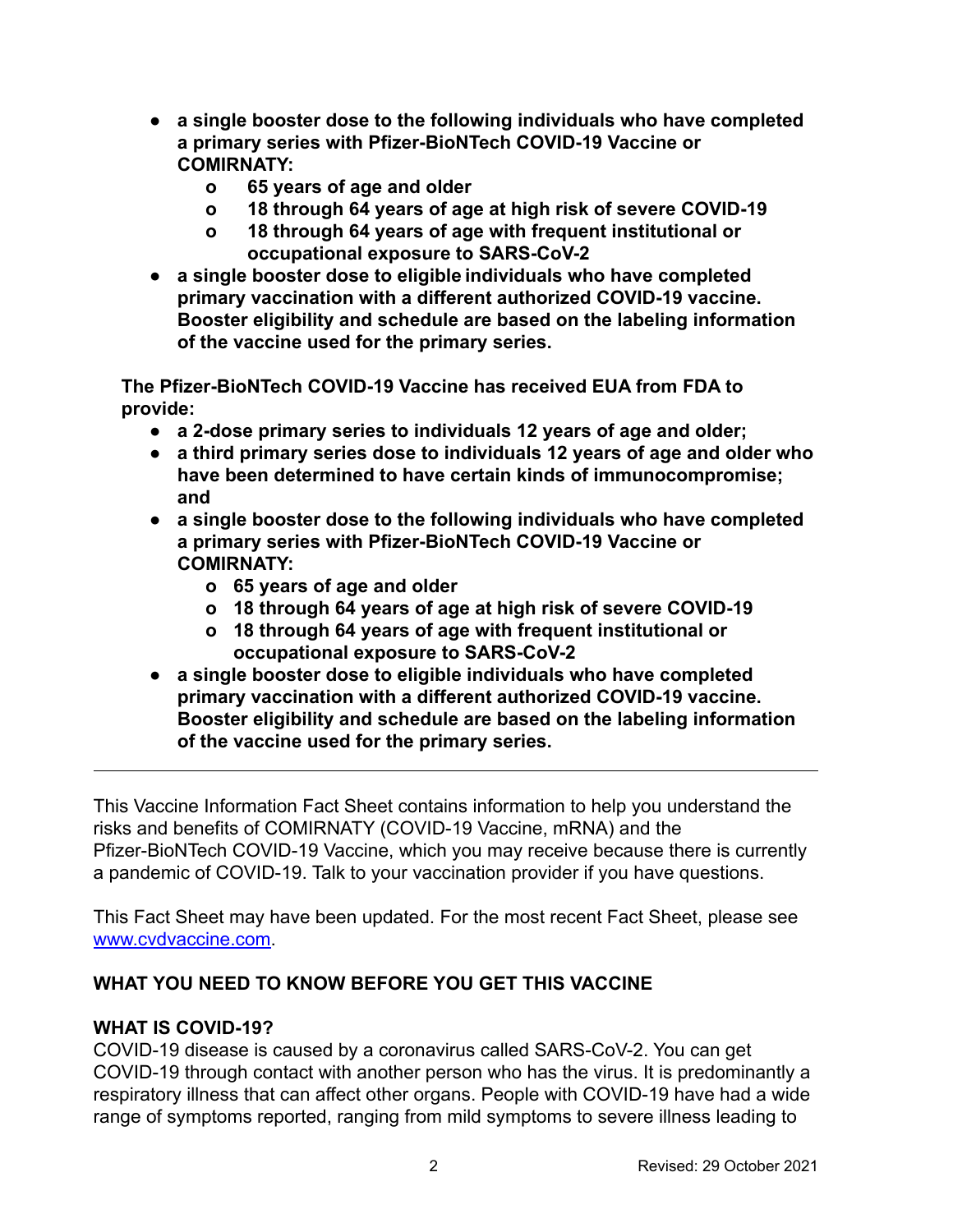death. Symptoms may appear 2 to 14 days after exposure to the virus. Symptoms may include: fever or chills; cough; shortness of breath; fatigue; muscle or body aches; headache; new loss of taste or smell; sore throat; congestion or runny nose; nausea or vomiting; diarrhea.

## **WHAT IS COMIRNATY (COVID-19 VACCINE, mRNA) AND HOW IS IT RELATED TO THE PFIZER-BIONTECH COVID-19 VACCINE?**

COMIRNATY (COVID-19 Vaccine, mRNA) and the Pfizer-BioNTech COVID-19 Vaccine when prepared according to their respective instructions for use, can be used interchangeably.

For more information on EUA, see the "**What is an Emergency Use Authorization (EUA)?**" section at the end of this Fact Sheet.

## **WHAT SHOULD YOU MENTION TO YOUR VACCINATION PROVIDER BEFORE YOU GET THE VACCINE?**

**Tell the vaccination provider about all of your medical conditions, including if you:**

- have any allergies
- have had myocarditis (inflammation of the heart muscle) or pericarditis (inflammation of the lining outside the heart)
- have a fever
- have a bleeding disorder or are on a blood thinner
- are immunocompromised or are on a medicine that affects your immune system
- are pregnant or plan to become pregnant
- are breastfeeding
- have received another COVID-19 vaccine
- have ever fainted in association with an injection

# **HOW IS THE VACCINE GIVEN?**

The Pfizer-BioNTech COVID-19 Vaccine or COMIRNATY will be given to you as an injection into the muscle.

Primary Series: The vaccine is administered as a 2-dose series, 3 weeks apart. A third primary series dose may be administered at least 4 weeks after the second dose to individuals who are determined to have certain kinds of immunocompromise.

Booster Dose:

- A single booster dose of the vaccine may be administered at least 6 months after completion of a primary series to individuals:
	- o 65 years of age and older
	- o 18 through 64 years of age at high risk of severe COVID-19
	- o 18 through 64 years of age with frequent institutional or occupational exposure to SARS-CoV-2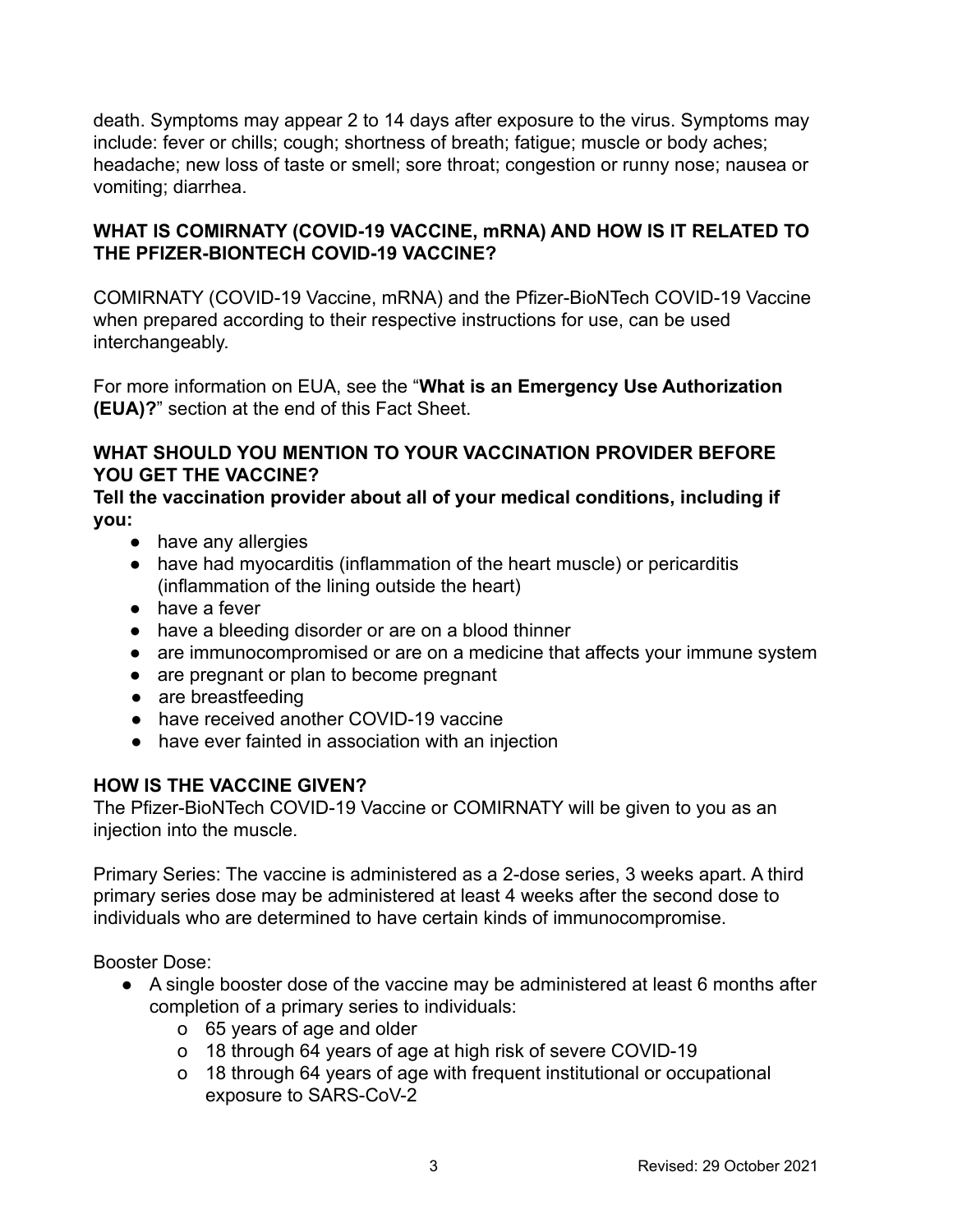● A single booster dose of the vaccine may be administered to certain individuals who have completed primary vaccination with a different authorized COVID-19 vaccine. Please check with your healthcare provider regarding eligibility for and timing of the booster dose.

The vaccine may not protect everyone.

# **WHO SHOULD NOT GET THE VACCINE?**

You should not get the vaccine if you:

- had a severe allergic reaction after a previous dose of this vaccine
- had a severe allergic reaction to any ingredient of this vaccine.

# **WHAT ARE THE INGREDIENTS IN THE VACCINES?**

COMIRNATY (COVID-19 Vaccine, mRNA) and the authorized formulations of the vaccine include the following ingredients:

• mRNA and lipids

((4-hydroxybutyl)azanediyl)bis(hexane-6,1-diyl)bis(2-hexyldecanoate), 2 [(polyethylene glycol)-2000]-N,N-ditetradecylacetamide,

1,2-Distearoyl-sn-glycero-3-phosphocholine, and cholesterol).

Pfizer-BioNTech COVID-19 vaccines for individuals 12 years of age and older contain 1 of the following sets of additional ingredients; ask the vaccination provider which version is being administered:

- potassium chloride, monobasic potassium phosphate, sodium chloride, dibasic sodium phosphate dihydrate, and sucrose
- OR
	- tromethamine, tromethamine hydrochloride, and sucrose

COMIRNATY (COVID-19 Vaccine, mRNA) contains the following additional ingredients: potassium chloride, monobasic potassium phosphate, sodium chloride, dibasic sodium phosphate dihydrate, and sucrose.

# **HAS THE VACCINE BEEN USED BEFORE?**

Yes. In clinical trials, approximately 23,000 individuals 12 years of age and older have received at least 1 dose of the vaccine. Data from these clinical trials supported the Emergency Use Authorization of the Pfizer-BioNTech COVID-19 Vaccines and the approval of COMIRNATY (COVID-19 Vaccine, mRNA). Millions of individuals have received the vaccine under EUA since December 11, 2020. The vaccine that is authorized for use in individuals 12 years and older includes two formulations; one that was studied in clinical trials and used under EUA, and one with the same mRNA and lipids but different inactive ingredients. The use of the different inactive ingredients helps stabilize the vaccine under refrigerated temperatures and the formulation can be administered without dilution.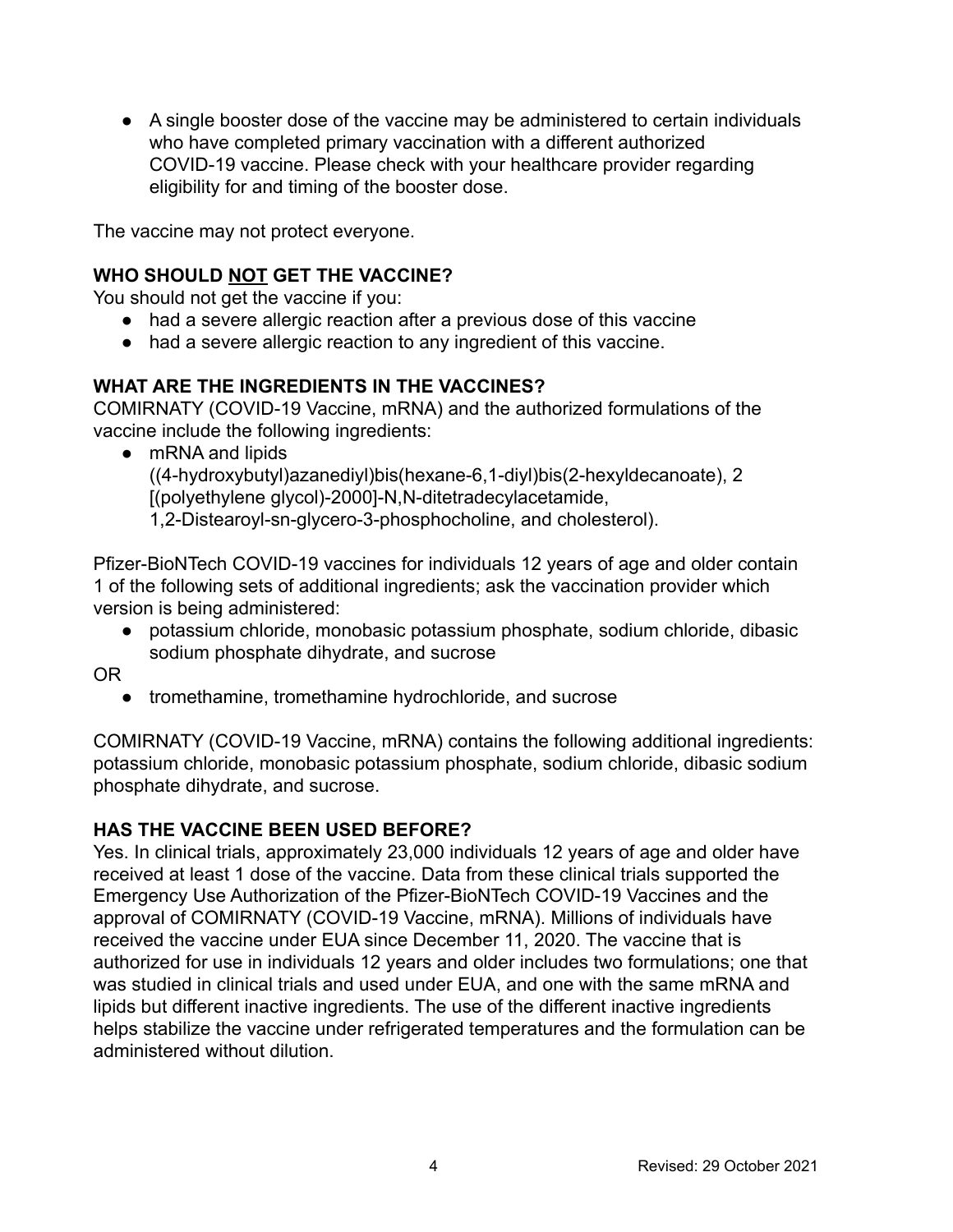# **WHAT ARE THE BENEFITS OF THE VACCINE?**

The vaccine has been shown to prevent COVID-19.

The duration of protection against COVID-19 is currently unknown.

## **WHAT ARE THE RISKS OF THE VACCINE?**

There is a remote chance that the vaccine could cause a severe allergic reaction. A severe allergic reaction would usually occur within a few minutes to 1 hour after getting a dose of the vaccine. For this reason, your vaccination provider may ask you to stay at the place where you received your vaccine for monitoring after vaccination. Signs of a severe allergic reaction can include:

- Difficulty breathing
- Swelling of your face and throat
- A fast heartbeat
- A bad rash all over your body
- Dizziness and weakness

Myocarditis (inflammation of the heart muscle) and pericarditis (inflammation of the lining outside the heart) have occurred in some people who have received the vaccine. In most of these people, symptoms began within a few days following receipt of the second dose of vaccine. The chance of having this occur is very low. You should seek medical attention right away if you have any of the following symptoms after receiving the vaccine:

- Chest pain
- Shortness of breath
- Feelings of having a fast-beating, fluttering, or pounding heart

Side effects that have been reported with the vaccine include:

- severe allergic reactions
- non-severe allergic reactions such as rash, itching, hives, or swelling of the face
- myocarditis (inflammation of the heart muscle)
- pericarditis (inflammation of the lining outside the heart)
- injection site pain
- tiredness
- headache
- muscle pain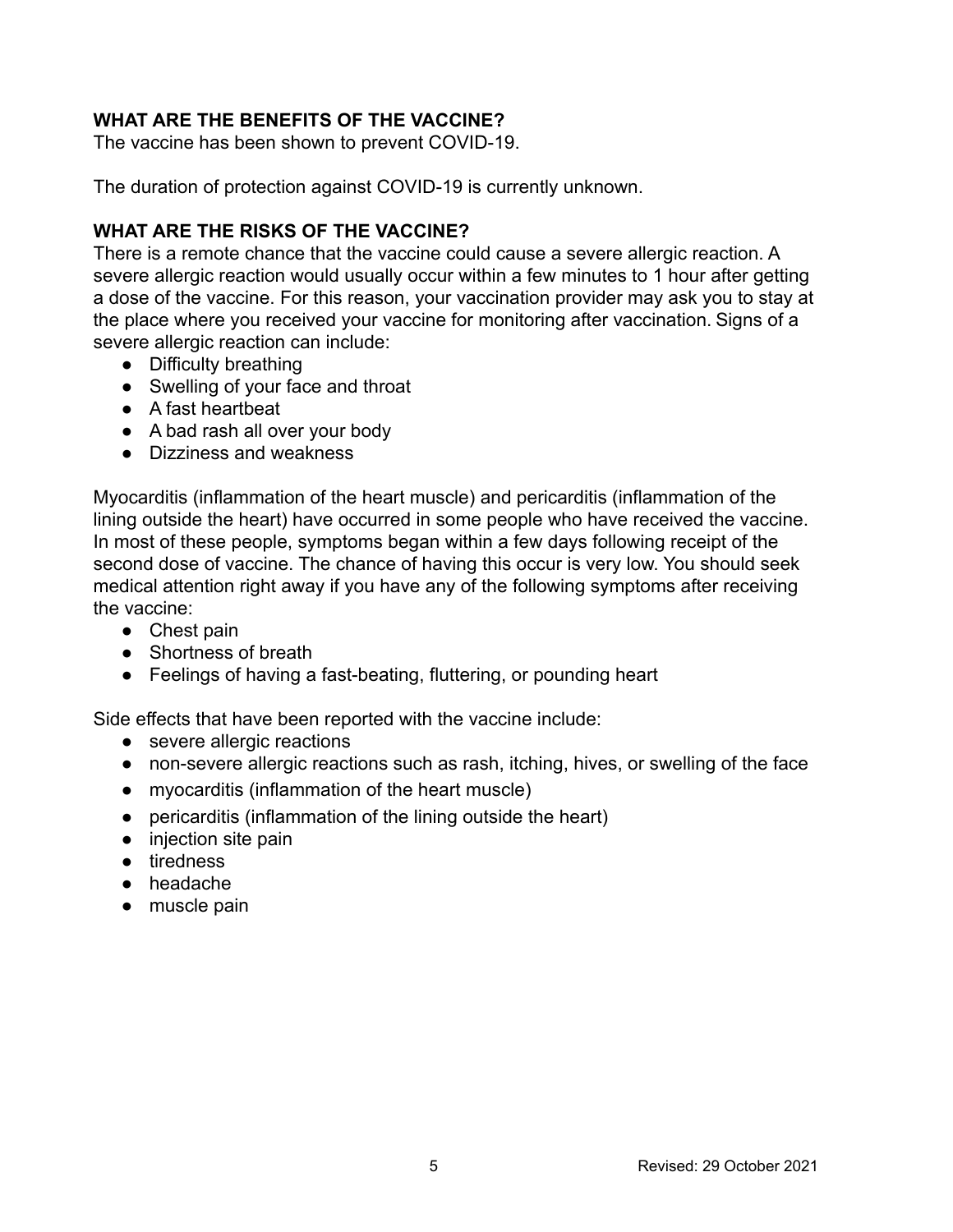- chills
- joint pain
- fever
- injection site swelling
- injection site redness
- nausea
- feeling unwell
- swollen lymph nodes (lymphadenopathy)
- decreased appetite
- diarrhea
- vomiting
- arm pain
- fainting in association with injection of the vaccine

These may not be all the possible side effects of the vaccine. Serious and unexpected side effects may occur. The possible side effects of the vaccine are still being studied in clinical trials.

# **WHAT SHOULD I DO ABOUT SIDE EFFECTS?**

If you experience a severe allergic reaction, call 9-1-1, or go to the nearest hospital.

Call the vaccination provider or your healthcare provider if you have any side effects that bother you or do not go away.

Report vaccine side effects to FDA/CDC Vaccine Adverse Event Reporting System (VAERS). The VAERS toll-free number is 1-800-822-7967 or report online to [https://vaers.hhs.gov/reportevent.html.](https://vaers.hhs.gov/reportevent.html) Please include either "COMIRNATY (COVID-19 Vaccine, mRNA)" or "Pfizer-BioNTech COVID-19 Vaccine EUA", as appropriate, in the first line of box #18 of the report form.

In addition, you can report side effects to Pfizer Inc. at the contact information provided below.

| Website                       | Fax number     | <b>Telephone number</b> |
|-------------------------------|----------------|-------------------------|
| www.pfizersafetyreporting.com | 1-866-635-8337 | 1-800-438-1985          |

You may also be given an option to enroll in v-safe. V-safe is a new voluntary smartphone-based tool that uses text messaging and web surveys to check in with people who have been vaccinated to identify potential side effects after COVID-19 vaccination. V-safe asks questions that help CDC monitor the safety of COVID-19 vaccines. V-safe also provides second-dose reminders if needed and live telephone follow-up by CDC if participants report a significant health impact following COVID-19 vaccination. For more information on how to sign up, visit: [www.cdc.gov/vsafe.](https://urldefense.proofpoint.com/v2/url?u=http-3A__www.cdc.gov_vsafe&d=DwMF-g&c=UE1eNsedaKncO0Yl_u8bfw&r=iggimxFo1bnCoTNHtFHht7zBjWLmMD5xyYOHusHEMRA&m=NUusRcDWxrAYwskpVPikFjIp1YMB1upPlqmEqHLqywo&s=ZgZDg3kpZyGQV82QCF-MKAMdQ9UDWQqf3K-6eMVizRE&e=)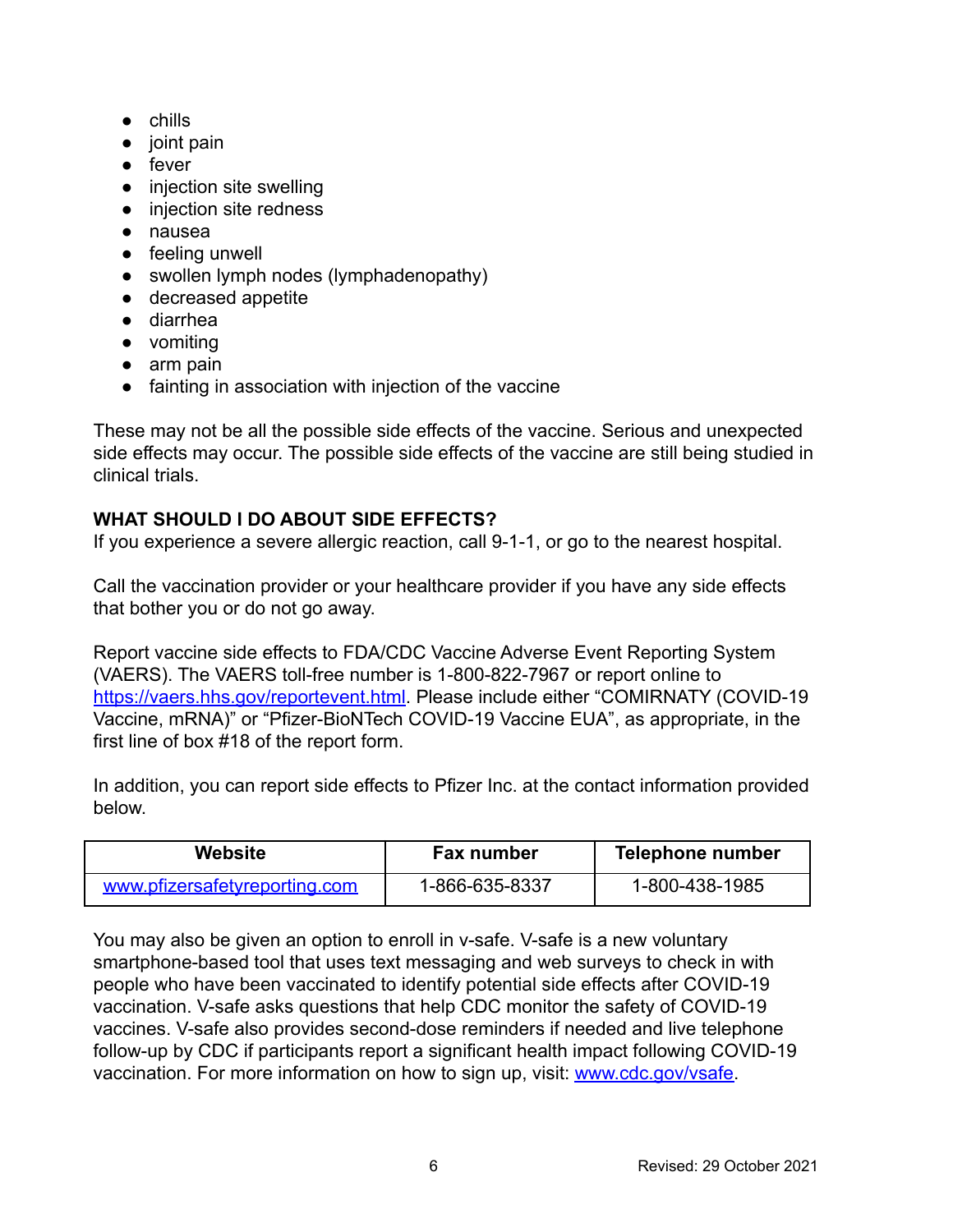### **WHAT IF I DECIDE NOT TO GET COMIRNATY (COVID-19 VACCINE, mRNA) OR THE PFIZER-BIONTECH COVID-19 VACCINE?**

Under the EUA, it is your choice to receive or not receive the vaccine. Should you decide not to receive it, it will not change your standard medical care.

### **ARE OTHER CHOICES AVAILABLE FOR PREVENTING COVID-19 BESIDES COMIRNATY (COVID-19 VACCINE, mRNA) OR THE PFIZER-BIONTECH COVID-19 VACCINE?**

Other vaccines to prevent COVID-19 may be available under Emergency Use Authorization.

### **CAN I RECEIVE THE COMIRNATY (COVID-19 VACCINE, mRNA) OR PFIZER-BIONTECH COVID-19 VACCINE AT THE SAME TIME AS OTHER VACCINES?**

Data have not yet been submitted to FDA on administration of COMIRNATY (COVID-19 Vaccine, mRNA) or the Pfizer-BioNTech COVID-19 Vaccine at the same time with other vaccines. If you are considering receiving COMIRNATY (COVID-19 Vaccine, mRNA) or the Pfizer-BioNTech COVID-19 Vaccine with other vaccines, discuss your options with your healthcare provider.

# **WHAT IF I AM IMMUNOCOMPROMISED?**

If you are immunocompromised, you may receive a third dose of the vaccine. The third dose may still not provide full immunity to COVID-19 in people who are immunocompromised, and you should continue to maintain physical precautions to help prevent COVID-19. In addition, your close contacts should be vaccinated as appropriate.

# **WHAT IF I AM PREGNANT OR BREASTFEEDING?**

If you are pregnant or breastfeeding, discuss your options with your healthcare provider.

# **WILL THE VACCINE GIVE ME COVID-19?**

No. The vaccine does not contain SARS-CoV-2 and cannot give you COVID-19.

# **KEEP YOUR VACCINATION CARD**

When you get your first dose, you will get a vaccination card to show you when to return for your next dose(s) of the vaccine. Remember to bring your card when you return.

# **ADDITIONAL INFORMATION**

If you have questions, visit the website or call the telephone number provided below.

To access the most recent Fact Sheets, please scan the QR code provided below.

|  | l website<br>Glob | Telephone number |
|--|-------------------|------------------|
|--|-------------------|------------------|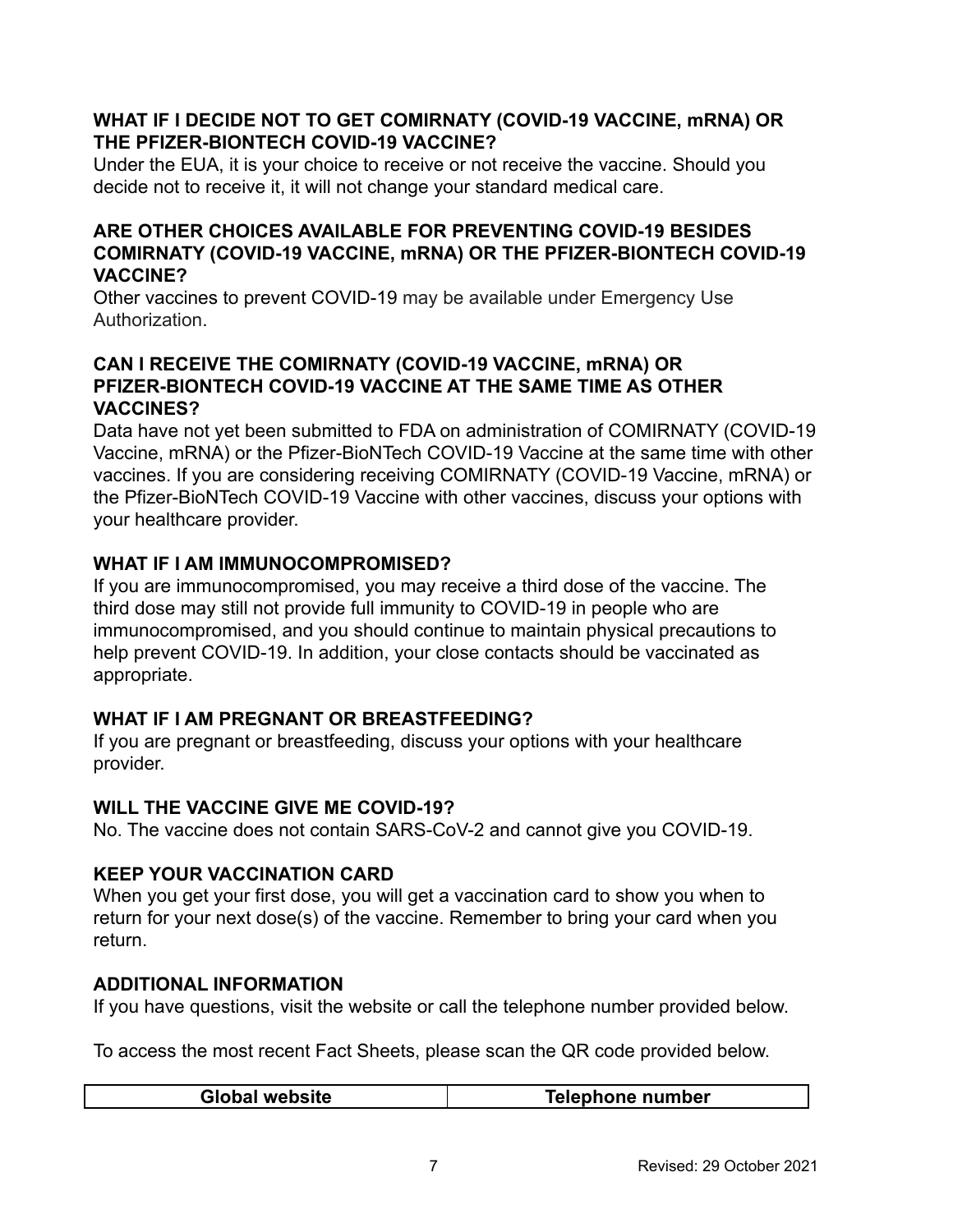### [www.cvdvaccine.com](http://www.cvdvaccine.com)



1-877-829-2619 (1-877-VAX-CO19)

### **HOW CAN I LEARN MORE?**

- Ask the vaccination provider.
- Visit CDC at <https://www.cdc.gov/coronavirus/2019-ncov/index.html>.
- Visit FDA at [https://www.fda.gov/emergency-preparedness-and-response/mcm-legal-regulato](https://www.fda.gov/emergency-preparedness-and-response/mcm-legal-regulatory-and-policy-framework/emergency-use-authorization) [ry-and-policy-framework/emergency-use-authorization](https://www.fda.gov/emergency-preparedness-and-response/mcm-legal-regulatory-and-policy-framework/emergency-use-authorization).
- Contact your local or state public health department.

# **WHERE WILL MY VACCINATION INFORMATION BE RECORDED?**

The vaccination provider may include your vaccination information in your state/local jurisdiction's Immunization Information System (IIS) or other designated system. This will ensure that you receive the same vaccine when you return for the second dose. For more information about IISs visit: <https://www.cdc.gov/vaccines/programs/iis/about.html>.

### **CAN I BE CHARGED AN ADMINISTRATION FEE FOR RECEIPT OF THE COVID-19 VACCINE?**

No. At this time, the provider cannot charge you for a vaccine dose and you cannot be charged an out-of-pocket vaccine administration fee or any other fee if only receiving a COVID-19 vaccination. However, vaccination providers may seek appropriate reimbursement from a program or plan that covers COVID-19 vaccine administration fees for the vaccine recipient (private insurance, Medicare, Medicaid, Health Resources & Services Administration [HRSA] COVID-19 Uninsured Program for non-insured recipients).

# **WHERE CAN I REPORT CASES OF SUSPECTED FRAUD?**

Individuals becoming aware of any potential violations of the CDC COVID-19 Vaccination Program requirements are encouraged to report them to the Office of the Inspector General, U.S. Department of Health and Human Services, at 1-800-HHS-TIPS or [https://TIPS.HHS.GOV](https://tips.hhs.gov).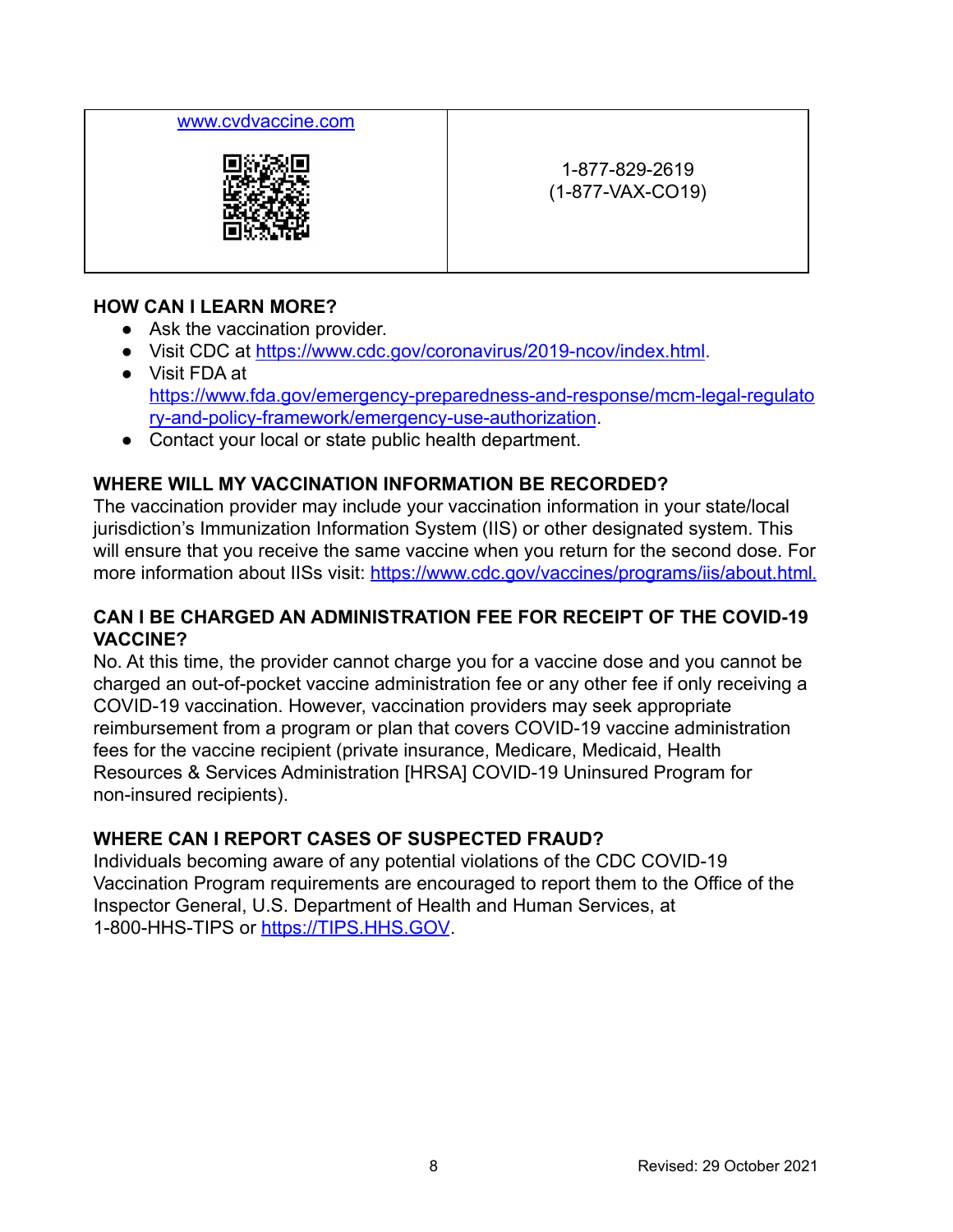### **WHAT IS THE COUNTERMEASURES INJURY COMPENSATION PROGRAM?**

The Countermeasures Injury Compensation Program (CICP) is a federal program that may help pay for costs of medical care and other specific expenses of certain people who have been seriously injured by certain medicines or vaccines, including this vaccine. Generally, a claim must be submitted to the CICP within one (1) year from the date of receiving the vaccine. To learn more about this program, visit [www.hrsa.gov/cicp/](http://www.hrsa.gov/cicp/) or call 1-855-266-2427.

## **WHAT IS AN EMERGENCY USE AUTHORIZATION (EUA)?**

An Emergency Use Authorization (EUA) is a mechanism to facilitate the availability and use of medical products, including vaccines, during public health emergencies, such as the current COVID-19 pandemic. An EUA is supported by a Secretary of Health and Human Services (HHS) declaration that circumstances exist to justify the emergency use of drugs and biological products during the COVID-19 pandemic.

The FDA may issue an EUA when certain criteria are met, which includes that there are no adequate, approved, available alternatives. In addition, the FDA decision is based on the totality of scientific evidence available showing that the product may be effective to prevent COVID-19 during the COVID-19 pandemic and that the known and potential benefits of the product outweigh the known and potential risks of the product. All of these criteria must be met to allow for the product to be used in the treatment of patients during the COVID-19 pandemic.

This EUA for the Pfizer-BioNTech COVID-19 Vaccine and COMIRNATY will end when the Secretary of HHS determines that the circumstances justifying the EUA no longer exist or when there is a change in the approval status of the product such that an EUA is no longer needed.

**P**fizer

Manufactured by Pfizer Inc., New York, NY 10017

# **BIONTECH**

Manufactured for BioNTech Manufacturing GmbH An der Goldgrube 12 55131 Mainz, Germany

LAB-1451-11.2

Revised: 29 October 2021